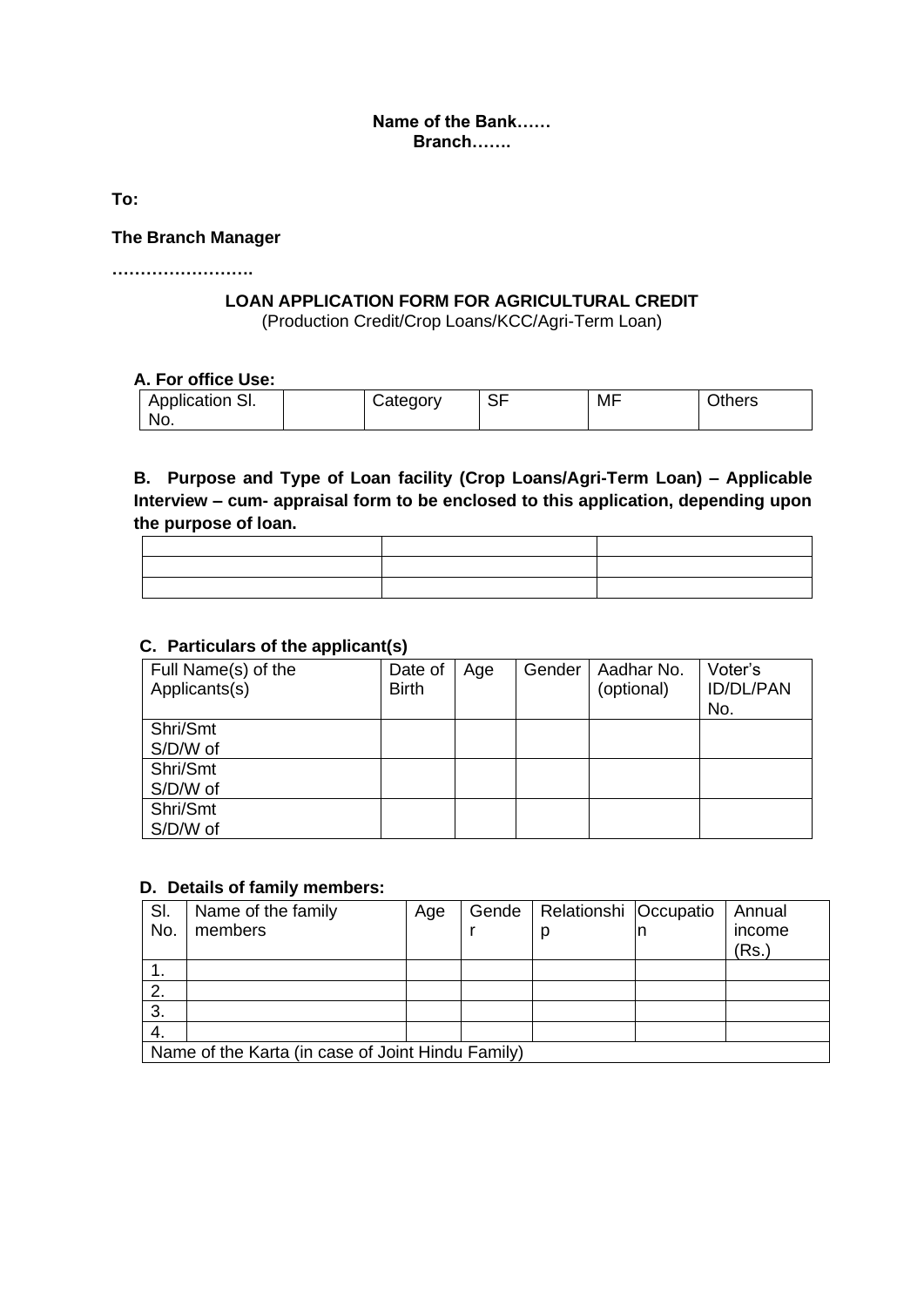#### **E. Address with Contact Nos.**

| <b>Present Address</b>                                                      |               | <b>Present Address</b>                                                      |               |
|-----------------------------------------------------------------------------|---------------|-----------------------------------------------------------------------------|---------------|
| House No:<br>Village:<br>Post Office:<br>Taluk/Mandal:<br>District:<br>Pin: | : Street No.: | House No:<br>Village:<br>Post Office:<br>Taluk/Mandal:<br>District:<br>Pin: | : Street No.: |
| Telephone/Mobile.                                                           |               |                                                                             |               |

## **F. Social Category:**

| Social      | I SC      | <b>ST</b> | <b>OBC</b> | <b>Physically Handicapped</b> |       |  | <b>Minorities</b>    |
|-------------|-----------|-----------|------------|-------------------------------|-------|--|----------------------|
| Category    |           |           |            |                               |       |  |                      |
| If Minority | Buddhists |           |            | Muslims   Christians          | Sikhs |  | Jains   Zoroastrains |
| Community   |           |           |            |                               |       |  |                      |

#### **G. Existing Banking/Credit Facilities:**

| <b>Types of Facilities</b>                               |    | Presently Banking with | Account No. | <b>Balance</b><br>outstanding (Rs.) |  |
|----------------------------------------------------------|----|------------------------|-------------|-------------------------------------|--|
| Savings Account                                          |    |                        |             |                                     |  |
| <b>Fixed Deposit</b>                                     |    |                        |             |                                     |  |
| <b>PMJDY OD Account</b>                                  |    |                        |             |                                     |  |
| CC/Term Loan                                             |    |                        |             |                                     |  |
| Whether covered                                          | ٦Ι | PMJJBY/PMSBY/APY       |             |                                     |  |
| Under                                                    |    |                        |             |                                     |  |
| If banking with this bank, customer ID to be given here: |    |                        |             |                                     |  |

## **H. Particulars of total land holdings of the applicant (If Lease hold/share cropper, specify):**

| Name of     | Survey/         | Title |        |         | Area  | Of        | Encumbrance if |
|-------------|-----------------|-------|--------|---------|-------|-----------|----------------|
| the Village | Khasara   Owned |       | Leased | Share   | in.   | which     | any            |
|             | No.             |       |        | Cropper | acres | irrigated |                |
|             |                 |       |        |         |       |           |                |
|             |                 |       |        |         |       |           |                |
|             |                 |       |        |         |       |           |                |
|             |                 |       |        |         |       |           |                |

## **I. Of total landed properties mentioned at (H) above, land / crop details pertaining to the loan applied:**

| Name of     | Survey/     | Area in | Source of  | Name of Crops to be Grown |       |                    |
|-------------|-------------|---------|------------|---------------------------|-------|--------------------|
| the Village | Khasara No. | acres   | Irrigation | Kharif                    | Rabi  | <b>Other Crops</b> |
|             |             |         |            | Crops                     | Crops |                    |
|             |             |         |            |                           |       |                    |
|             |             |         |            |                           |       |                    |
|             |             |         |            |                           |       |                    |
|             |             |         |            |                           |       |                    |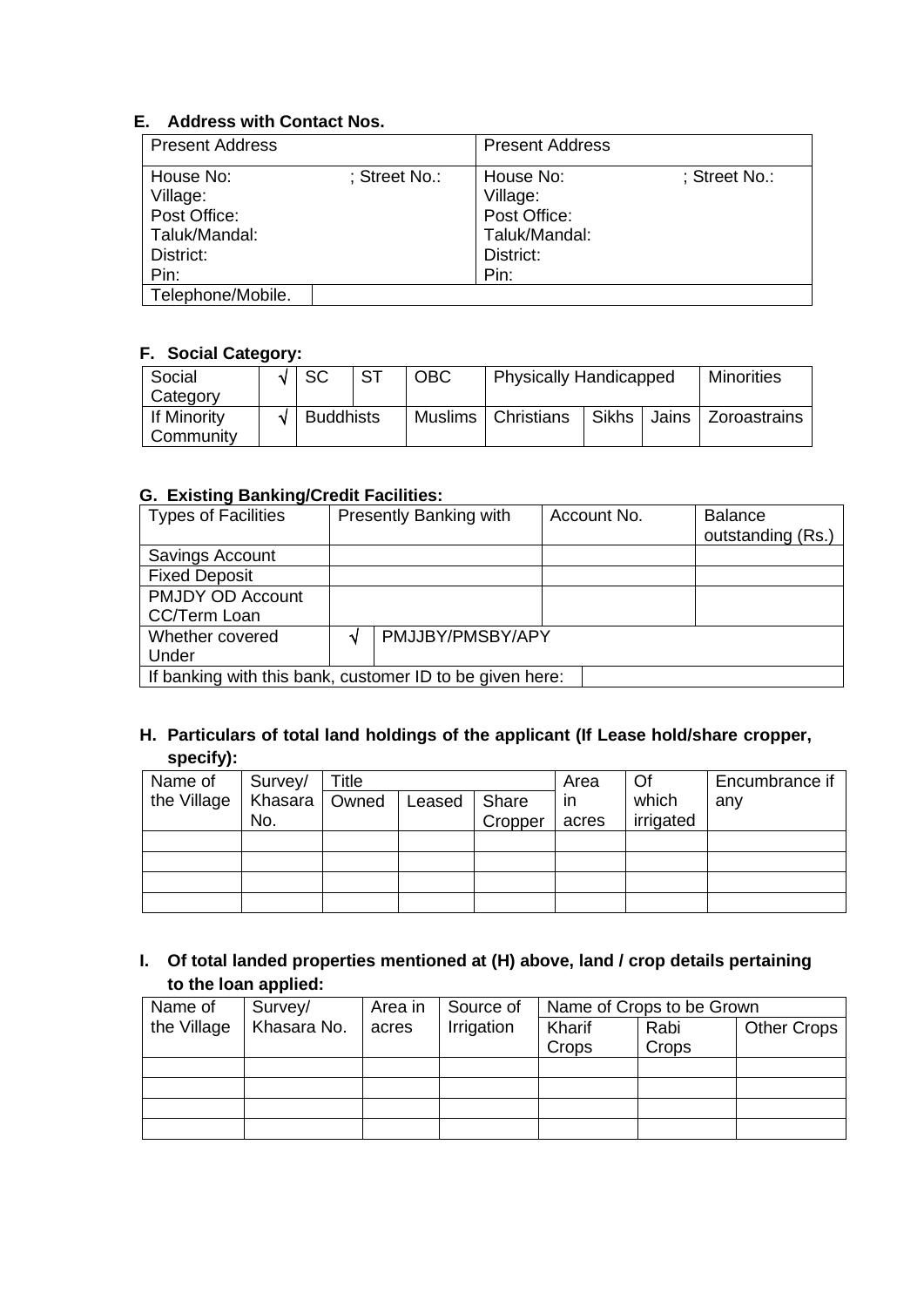#### **J. Sources of Income**

| Agricultural Income    |  |
|------------------------|--|
| Other Income (Specify) |  |
| Total Income           |  |

#### **K. Particulars of Immovable Assets Owned:**

| <b>Immovable Assets</b>       | Particulars/Description | <b>Present Market Value</b><br>(Rs.) |
|-------------------------------|-------------------------|--------------------------------------|
| <b>Agricultural Land</b>      |                         |                                      |
| Non Agricultural Land         |                         |                                      |
| House/Building                |                         |                                      |
| <b>Tractor Shed/Farm Shed</b> |                         |                                      |
| <b>Fishing Ponds/Tank</b>     |                         |                                      |
|                               | Total Value:            |                                      |

#### **L. Particulars of Movable Assets Owned:**

| <b>Movable Assets</b>      | Particulars/Description | <b>Present Market Value</b><br>(Rs.) |
|----------------------------|-------------------------|--------------------------------------|
| Plough cattle/Milch cattle |                         |                                      |
| Poultry birds              |                         |                                      |
| Tractors                   |                         |                                      |
| Power tiller               |                         |                                      |
| Elec. Motor/Pumpsets       |                         |                                      |
| Other implements           |                         |                                      |
|                            | Total Value:            |                                      |

## **M. Particulars of existing liabilities as borrower, if any:**

| Name of the Institution              | Purpose<br>of loan | <b>Balance</b><br>outstanding<br>(Rs.) | Of which<br>overdue | Security<br>offered |
|--------------------------------------|--------------------|----------------------------------------|---------------------|---------------------|
| Our Bank                             |                    |                                        |                     |                     |
| <b>Other Banks</b>                   |                    |                                        |                     |                     |
| <b>Agricultural Credit Societies</b> |                    |                                        |                     |                     |
| Land Development bank                |                    |                                        |                     |                     |
| Other Creditors (Gov. dues)          |                    |                                        |                     |                     |
| <b>Total Outstanding:</b>            |                    |                                        |                     |                     |

# **N. Net Worth of Applicant(s): [(K+L)-M] Rs. …………..**

## **O. Particulars of Liabilities as Guarantor:**

| Loan<br>sanctioned to<br>Shri/Smt. | Name of the<br>Bank/Institution | Amount of<br>Loan (Rs.) | <b>Balance</b><br>Outstanding<br>(Rs.) | <b>Status of Account</b><br>(Regular/Overdue) |
|------------------------------------|---------------------------------|-------------------------|----------------------------------------|-----------------------------------------------|
|                                    |                                 |                         |                                        |                                               |
|                                    |                                 |                         |                                        |                                               |
|                                    |                                 |                         |                                        |                                               |
|                                    |                                 |                         |                                        |                                               |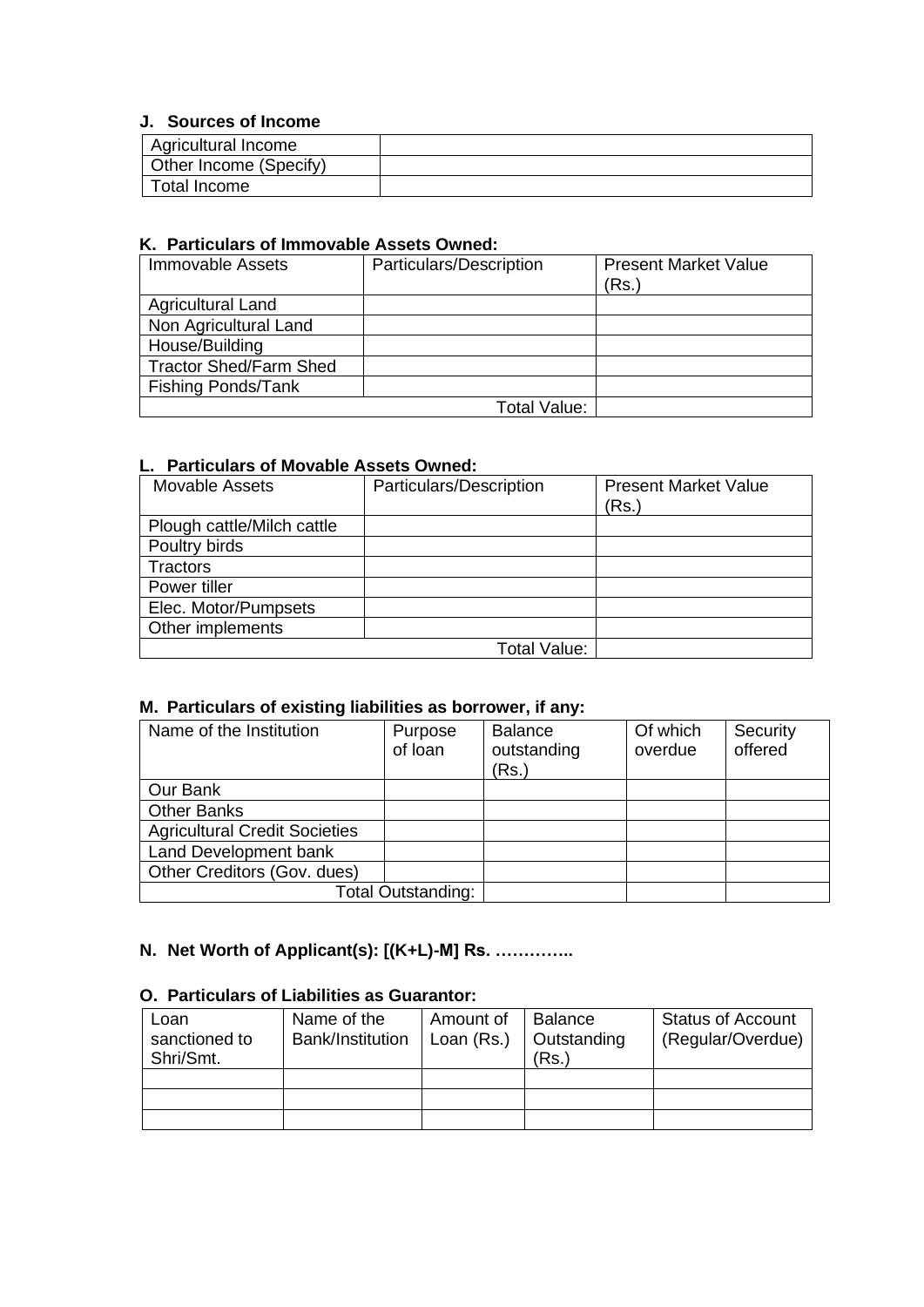#### P. **Security Proposed to be offered**:

| <b>Particulars of Primary Security offered</b> | Particulars of Collateral Security (where<br>applicable) |
|------------------------------------------------|----------------------------------------------------------|
|                                                |                                                          |

#### **Q. Guarantors offered (if any):**

| Names of the | Age | Residential | Telephone     | Occupation | Net Worth |
|--------------|-----|-------------|---------------|------------|-----------|
| Guarantors   |     | Address     | No/Mobile No. |            | $'Rs$ .   |
|              |     |             |               |            |           |

#### **R. Declaration:**

I/We hereby declare that all information furnished by me/us is true, correct and complete to the best of my/our knowledge and belief. I/We have no borrowing/liabilities excepting those mentioned in the application form. I/We hereby authorities the Bank to disclose all or any particulars or details or information relating to my/our loan accounts with the Bank, to any other financial institution, government of any agency(ies) as may be considered necessary or desirable by the Bank. It will be in order for the bank to disqualify me/us from receiving any credit facilities from the Bank in case it is proved that the declaration of my/our outside borrowings made above contain misrepresentation of facts. I/We hereby undertake to abide by the terms and conditions that the Bank may stipulate in sanction of this loan and inform Bank in the event of acquiring any other assets during the tenure of the advance. The Bank may take appropriate safeguards/action for recovery of bank's dues.

| $\overline{A}$ | ۱.  |
|----------------|-----|
| 2              | -2. |

| -- | --           |
|----|--------------|
| 3. | $\sim$<br>ა. |

**Signature/thumb impression of Borrowers Signature/thumb impression of Guarantors**

**Date:……………………. Place: ………………………**

#### **Name Of Milk Union : --, State ---**

1It is certified the farmer , Shri/Smt ……………………………………., whose particulars are given below, owns -------------------- catlle/ buffalo and is a regular supplier of Milk to this Milk Union.

2. In Finacialyear , 2019-20 , he supplied a total of --- Kilogram/ Litre of Milk, and was paid -- - Rs. as his Milk procurement price, through his Bank Account No. ------------

maintained in ------------------------ Branch, --- Distict,

**Signature and Stamp of Secretary of Milk Union**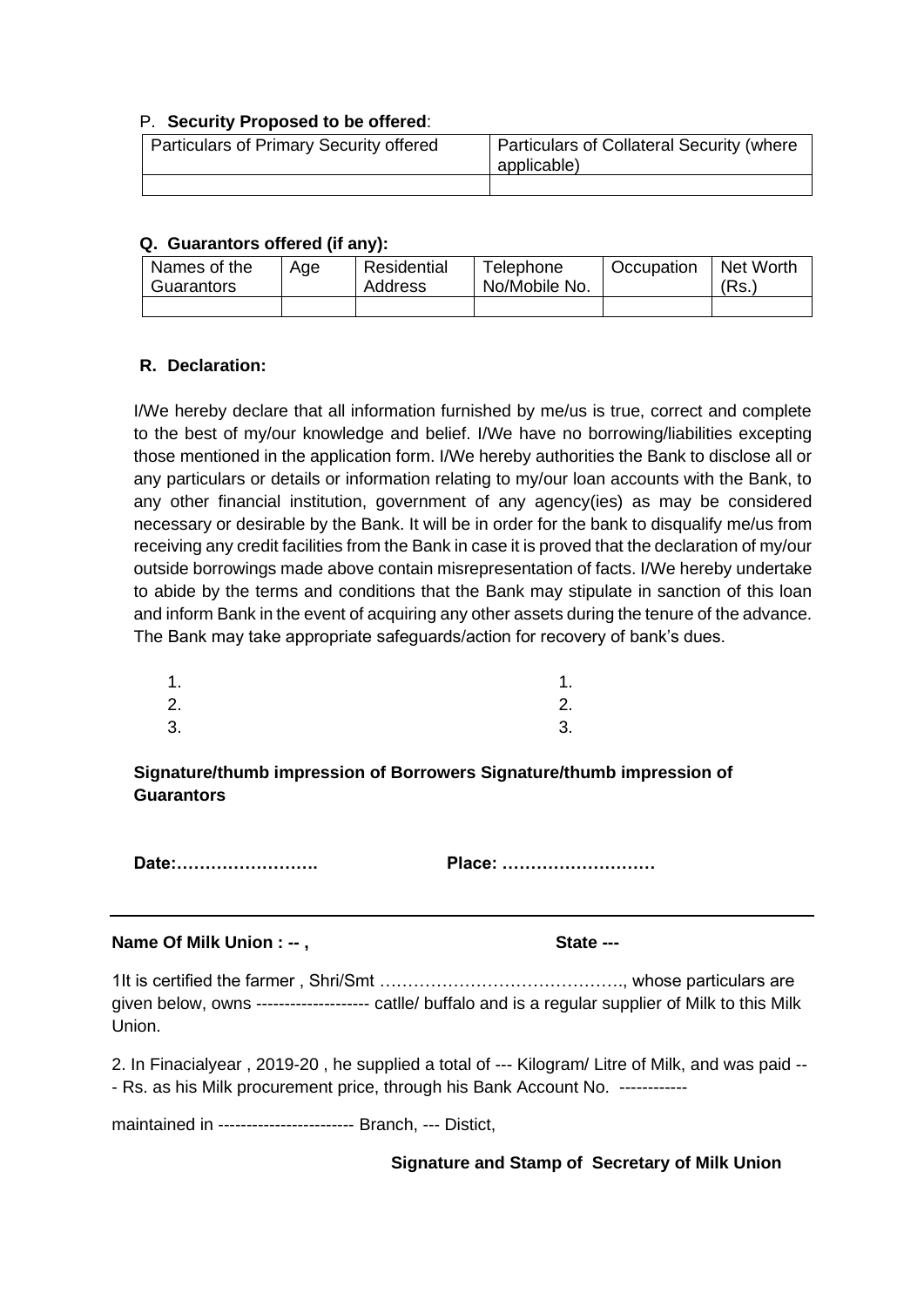## **CHECK LIST: (The check list is only indicative and not exhaustive and depending upon the requirements of the bank addition/deletion could be made as per necessity)**

- 1. Proff of identity: Self attested copy of Voter's ID Card / Driving Licence / PAN Card / Aadhar Card / Passport / Photo IDs issued by Govt. authority etc.
- 2. Proof of Residence: Recent telephone bill / electricity bill / property tax receipt (not older than 2 months) / Voter's ID Card / Aadhar Card / Passport / Certificate issued by Govt. Authority / Local Panchayat / Municipalities etc.
- 3. Applicant's recent Photograph (2 copies) not older than 6 months.
- 4. Particulars of Land Records.